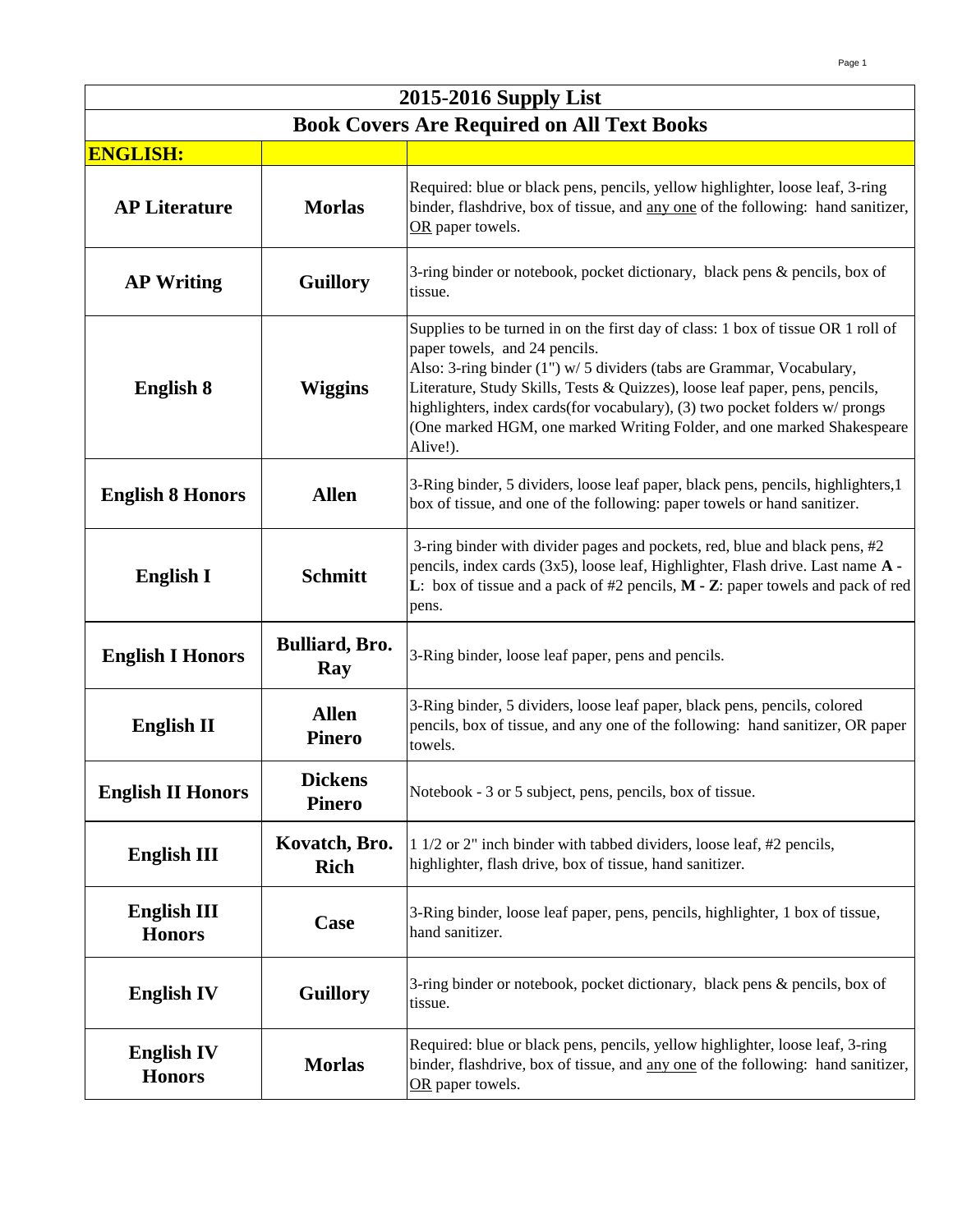| <b>FINE ARTS:</b>                                          |                                                                 |                                                                                                                                                                                                                                                                                                                                                                                       |
|------------------------------------------------------------|-----------------------------------------------------------------|---------------------------------------------------------------------------------------------------------------------------------------------------------------------------------------------------------------------------------------------------------------------------------------------------------------------------------------------------------------------------------------|
| Art I                                                      | <b>Dart and Ancar</b>                                           | 2 rolls of paper towels, 1 box of tissue, 2 containers of Lysol Wipes, 1 roll<br>masking tape                                                                                                                                                                                                                                                                                         |
| Art II, III-H, IV                                          | Ancar                                                           | 2 rolls of paper towels, 1 box of tissue, 2 containers of Lysol OR Clorox<br>Wipes.                                                                                                                                                                                                                                                                                                   |
| <b>Art History - AP</b>                                    | Dart                                                            | 3-ring binder with looseleaf paper, pens, 1 box of tissue, and any one of the<br>following: hand sanitizer, OR paper towels.                                                                                                                                                                                                                                                          |
| Band, Guitar,<br><b>Music Theory,</b><br><b>Percussion</b> | <b>Moran</b>                                                    | 3-ring binder, loose leaf, pens and pencils, box of tissue, 2 containers of Lysol<br>or Clorox Wipes                                                                                                                                                                                                                                                                                  |
| Theater I, II, III                                         | <b>Charbonnet</b>                                               | Pocket Folders w/brads, loose leaf paper, pens & pencils, 1 box of tissue, and<br>any one of the following: hand sanitizer, OR paper towels.                                                                                                                                                                                                                                          |
| <b>HEALTH AND P.E.</b>                                     |                                                                 |                                                                                                                                                                                                                                                                                                                                                                                       |
| Health and P.E./<br><b>Athletic P.E.</b>                   | Gast, Gibbe,<br><b>Nunez</b> , Santos,<br><b>Sears, Spencer</b> | One subject notebook, pen or pencil, St. Paul's P.E. uniform required: shorts<br>and t-shirt                                                                                                                                                                                                                                                                                          |
| <b>MATHEMATICS:</b>                                        |                                                                 |                                                                                                                                                                                                                                                                                                                                                                                       |
| <b>Advanced Math I</b>                                     | <b>Boudreaux</b><br>Jordan<br><b>LaGraize</b>                   | One pack of loose leaf paper to be turned in. A notebook or binder to use only<br>for math. Pencils. A graphing Calculator that can be used on the ACT test.<br>ACT.org will have a list. 1 Box of Tissue, and any one of the following: hand<br>sanitizer, OR paper towels.                                                                                                          |
| <b>Advanced Math I</b><br><b>Honors</b>                    | <b>Boudreaux</b>                                                | One pack of loose leaf paper to be turned in. A notebook or binder to use only<br>for math. Pencils. A graphing calculator that can be used on the ACT test.<br>ACT.org will have a list. You may need to get a small non-graphing calculator<br>TI30XIIS(solar) or TI30XIIB (battery) about \$14, 1 box of tissue, and any one<br>of the following: hand sanitizer. OR paper towels. |
| Algebra I                                                  | <b>D'Hemecourt</b><br><b>Lacour</b><br>Pool                     | Algebra I: 3-Ring binder, loose leaf paper, dividers, graph paper, pocket<br>folder, 2 boxes of pencils, TI30X11 calculator, small pencil sharpener, box of<br>tissue, and any one of the following: hand sanitizer, OR paper towels.                                                                                                                                                 |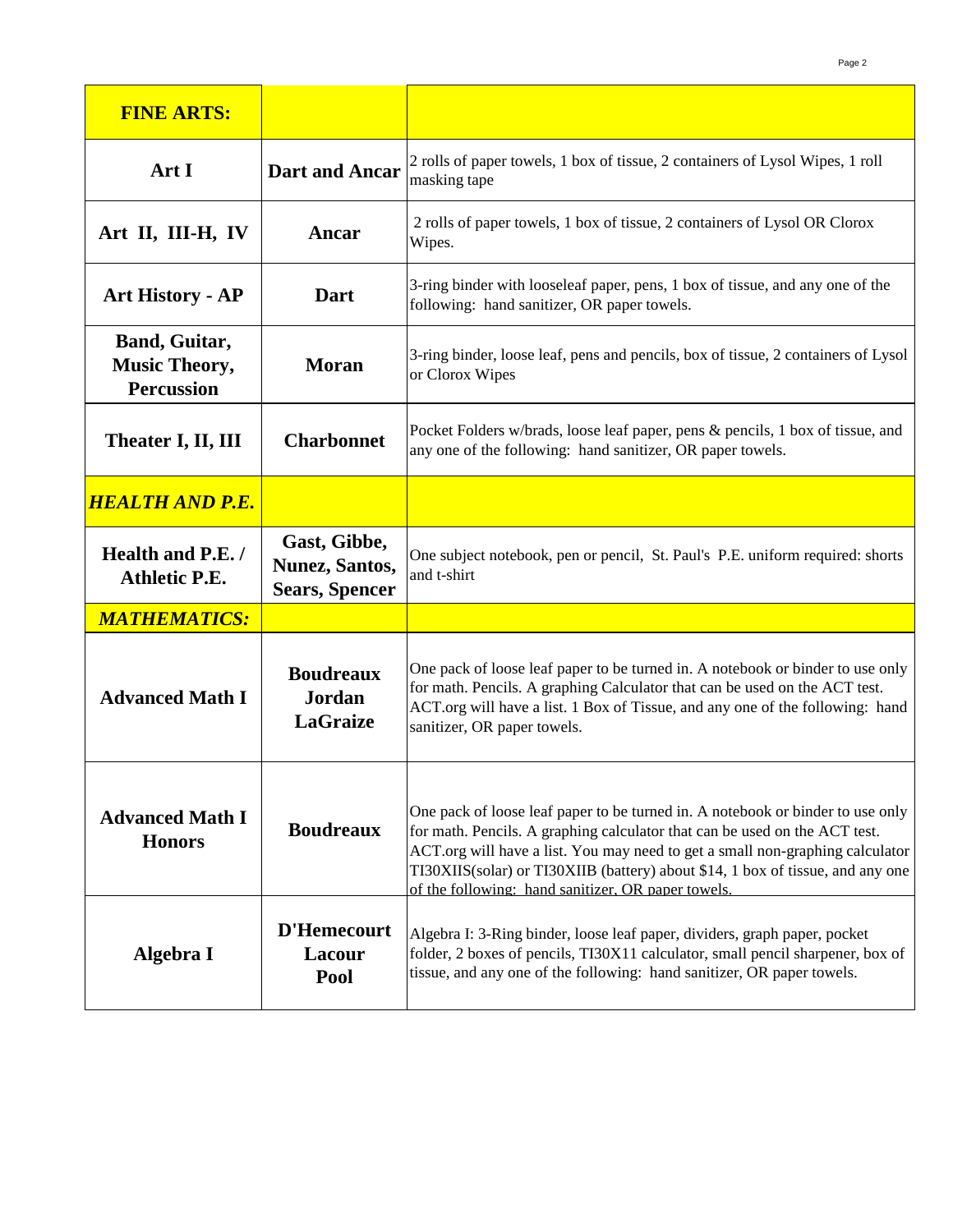| <b>Algebra I Honors</b>  | Jordan<br>Pool                     | RED folder with brads/pockets; looseleaf to turn in; pencils/mechanical<br>pencils to write with; notebook for notes and homework; calculator (TI-30XII<br>is the best and costs approx \$14) NO graphing calculators. 1 box of tissue,<br>and any one of the following: hand sanitizer, OR paper towels |
|--------------------------|------------------------------------|----------------------------------------------------------------------------------------------------------------------------------------------------------------------------------------------------------------------------------------------------------------------------------------------------------|
| <b>Algebra II</b>        | <b>Glorioso</b><br><b>Russo</b>    | 1-inch binder (or section in a larger binder), 2 packs of loose leaf paper, 1<br>pack of mechanical pencils (10 count), 1 box of tissue, and any one of the<br>following: hand sanitizer, OR paper towels.                                                                                               |
| <b>Algebra II Honors</b> | <b>Cullen</b>                      | 3-subject notebook, pencils, 1 pocket folder with brads, 1 dry erase marker, 1<br>pack looseleaf, 1 box of tissue, and any one of the following: hand sanitizer,<br>OR paper towels.                                                                                                                     |
| <b>Calculus - AP</b>     | <b>Cullen</b>                      | 3-subject notebook, pencils, 1 pocket folder with brads, 1 dry erase marker, 1<br>pack looseleaf, 1 box of tissue, and any one of the following: hand sanitizer,<br>OR paper towels.                                                                                                                     |
| <b>Calculus Honors</b>   | <b>Cullen</b>                      | 3-subject notebook, pencils, 1 pocket folder with brads, 1 dry erase marker, 1<br>pack looseleaf, 1 box of tissue, and any one of the following: hand sanitizer,<br>OR paper towels.                                                                                                                     |
| <b>Geometry</b>          | Lacour<br>Pool<br><b>Russo</b>     | 3-Ring binder, loose leaf paper, 2 boxes of pencils, TI 30XII calculator, small<br>pencil sharpener, 1 box of tissue, and any one of the following: hand<br>sanitizer, OR paper towels.                                                                                                                  |
| <b>Geometry Honors</b>   | <b>Pichon</b>                      | One large notebook, one folder with pockets, mechanical pencils, one<br>calculator (scientific such as TI-30 or better-graphing is NOT required), ruler,<br>protractor, 1 box of tissue, and any one of the following: hand sanitizer, OR<br>paper towels.                                               |
| Pre-Algebra              | D'Hemecourt<br><b>Grashoff</b>     | 3-Ring binder, loose leaf paper, 1 folder with pockets, 2 boxes of pencils,<br>pens, dry erase marker, pack of graph paper, 1 highlighter, 1 box of tissue                                                                                                                                               |
| <b>RELIGION:</b>         |                                    |                                                                                                                                                                                                                                                                                                          |
| <b>Religion 8</b>        | <b>Baumgartner</b><br><b>Ramon</b> | Loose leaf paper, blue or black pens, folder (with pockets and brads), Box of<br>tissue                                                                                                                                                                                                                  |
| <b>Religion I</b>        | Boesch, Bro.<br>Ken<br>Leahy       | 3-ring binder, Loose leaf, pens and pencils. Box of tissue.                                                                                                                                                                                                                                              |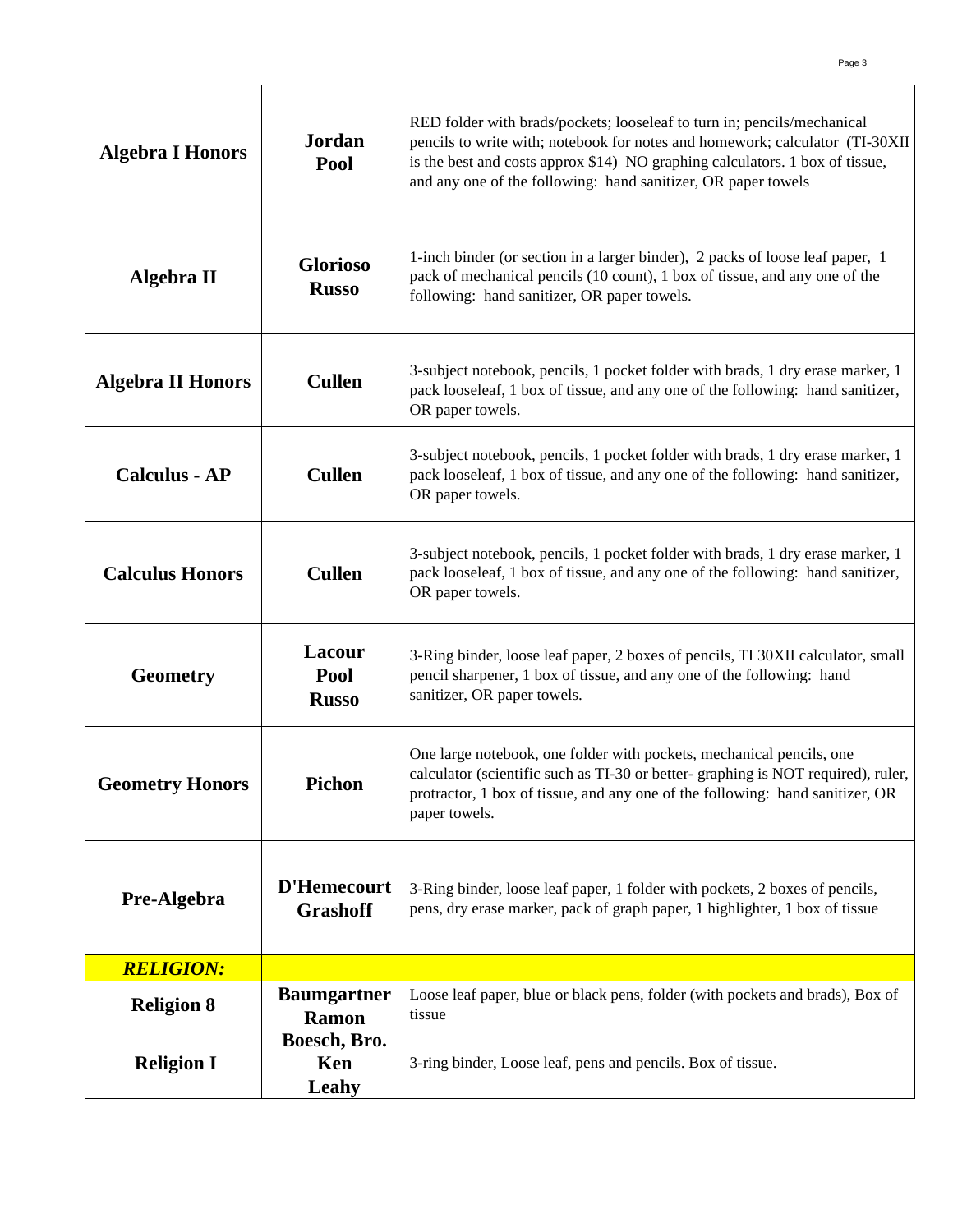| <b>Religion II</b>                    | <b>Ashcraft</b><br><b>Simpson</b>                | Notebook, pens & pencils. Box of tissue                                                                                                                                                                           |
|---------------------------------------|--------------------------------------------------|-------------------------------------------------------------------------------------------------------------------------------------------------------------------------------------------------------------------|
| <b>Religion III</b>                   | <b>Barwick</b><br>Leahy                          | Pocket folder, loose leaf paper, pens & pencils. Box of tissue or Clorox wipes.                                                                                                                                   |
| <b>Religion IV</b>                    | <b>Ashcraft</b><br><b>Williams</b>               | Loose leaf paper, blue or black pens, 3 folders, Box of tissue.                                                                                                                                                   |
| <b>SCIENCE:</b>                       |                                                  |                                                                                                                                                                                                                   |
| <b>AP Biology</b>                     | <b>Bessetti</b>                                  | A 3-5 subject notebook, 1-inch three ring binder (with pockets), Blue or<br>Black, and Red pens, Last names beginning with A-M please have a box of<br>tissues; Last names N-Z please have a roll of paper towels |
| <b>Biology</b>                        | <b>Carambat</b><br><b>Pfalzgraf</b>              | A 3-5 subject notebook, 1-inch three ring binder (with pockets), Blue or<br>Black, and Red pens, Last names beginning with A-M please have a box of<br>tissues; Last names N-Z please have a roll of paper towels |
| <b>Biology Honors</b>                 | <b>Bessetti</b>                                  | A 3-5 subject notebook, 1-inch three ring binder (with pockets), Blue or<br>Black, and Red pens, Last names beginning with A-M please have a box of<br>tissues; Last names N-Z please have a roll of paper towels |
| <b>Chemistry</b>                      | <b>Duplantier</b><br><b>Pierre</b>               | 3-ring binder, loose leaf paper, pencils, Scientific Calculator, 1 roll of paper<br>towels, 1 box of tissue                                                                                                       |
| <b>Chemistry Honors</b>               | Gardner, J.                                      | 3-ring binder, loose leaf paper, pens, pencils, Scientific Calculator, graph<br>paper, metric ruler, Two rolls of paper towels, 1 box of tissue.                                                                  |
| <b>Chemistry II</b>                   | <b>Pierre</b>                                    | 3-ring binder, loose leaf paper, pencils, Scientific Calculator, 1 roll of paper<br>towels, 1 box of tissue.                                                                                                      |
| <b>Physical Sci.</b><br><b>Honors</b> | <b>Pierre</b>                                    | 3-ring binder, loose leaf paper, pencils, 1 roll of paper towels, 1 box of tissue.                                                                                                                                |
| <b>Physical Science</b>               | <b>Childes</b><br><b>Duplantier</b><br>Pfalzgraf | A 3-5 subject notebook, 1-inch three ring binder (with pockets), Blue or<br>Black, and Red pens, Last names beginning with A-M please have a box of<br>tissues; Last names N-Z please have a roll of paper towels |
| <b>Physics</b>                        | <b>Bessetti</b><br>Capps                         | 3-ring binder with tab dividers, loose-leaf paper, pencils, pens, protractor, TI-<br>84 Calculator (or similar), 1 manilla folder, box of tissue                                                                  |
| <b>Physics Honors</b>                 | <b>Peak</b>                                      | 3-ring binder with tab dividers, loose-leaf paper, pencils, pens, protractor, TI-<br>84 Calculator (or similar), 1 manilla folder, box of tissue                                                                  |
| <b>Science 8</b>                      | <b>Beck</b><br><b>Richards</b>                   | 2- 3subject notebooks w/pocket dividers, 4 - pocket folders, 2 Composition<br>Notebooks, 1 inch 3-ring binder, colored pencils, 12 #2 pencils, black and<br>blue pens, red pens, pocket folder, 1 box of tissue.  |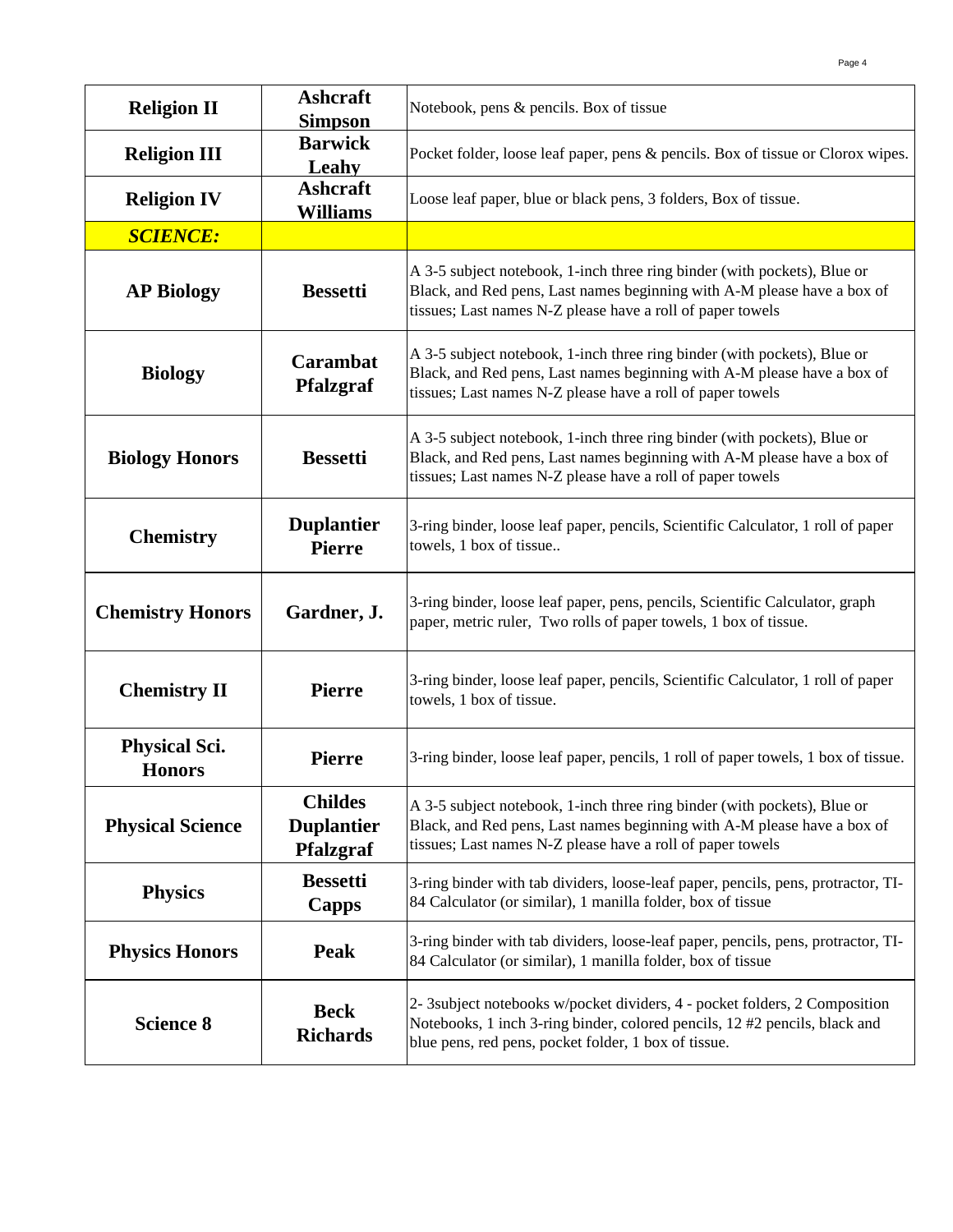| <b>SOCIAL STUDIES:</b>                |                                 |                                                                                                                                                                  |
|---------------------------------------|---------------------------------|------------------------------------------------------------------------------------------------------------------------------------------------------------------|
| <b>American History</b><br>AP (APUSH) | Gardner, K.                     | 3-ring binder, dividers, loose leaf paper, 1 box of tissue.                                                                                                      |
| <b>Civics</b>                         | <b>Scoriels</b>                 | 3-ring binder, loose leaf paper, 1 pk. of pens, 1 pk. of pencils, 1 box tissue,<br>book cover                                                                    |
| <b>Civics AP</b>                      | <b>Moser</b>                    | 3-ring binder, loose leaf paper, pens, #2 pencils, assorted colored pencils,<br>highlighter. Box of tissue                                                       |
| <b>Civics Honors</b>                  | <b>Moser</b><br><b>Scoriels</b> | 3-ring binder, loose leaf paper, pens, #2 pencils, assorted colored pencils,<br>highlighter. Box of tissue                                                       |
| <b>European History</b><br>AP         | <b>Moser</b>                    | 3-ring binder, loose leaf paper, pens, #2 pencils, assorted colored pencils,<br>highlighter. Box of tissue                                                       |
| <b>US History</b>                     | <b>Santos</b>                   | 3-ring binder with 10 dividers, 2-subject notebook, 2 packs of 3x5 index<br>cards, 2 boxes of tissue.                                                            |
| <b>US History Honors</b>              | Gardner, K.                     | 3-ring binder, dividers, loose leaf paper, 1 box of tissue.                                                                                                      |
| <b>World Geography</b>                | <b>Francis</b><br>Gast          | 3 Subject Spiral notebook, small ruler, color pencils, pocket folder with brads,<br>1 box of tissue                                                              |
| <b>World History</b><br><b>Honors</b> | <b>Moore</b>                    | Loose leaf paper, notebook, flash drive, 1 box of tissue.                                                                                                        |
| <b>World History</b>                  | Dart<br><b>Moore</b>            | Loose leaf paper, notebook, flash drive, 1 box of tissue.                                                                                                        |
| <b>SPANISH:</b>                       |                                 |                                                                                                                                                                  |
| Spanish I                             | George<br><b>Pelak</b>          | 3 subject notebook with pockets, pens, pencils, St. Paul's planner, 1 box of<br>tissue, and one of the following: paper towels, hand sanitizer, or clorox wipes. |
| <b>Spanish II</b>                     | <b>Brett</b><br>George          | 3 subject notebook with pockets, pens, pencils, St. Paul's planner, 1 box of<br>tissue, and one of the following: paper towels, hand sanitizer, or clorox wipes. |
| <b>Spanish III</b>                    | <b>Nuñez</b>                    | Notebook, loose leaf, pen, pencils, 1 box of tissue                                                                                                              |
| <b>Spanish IV H</b>                   | <b>Watkins</b>                  | Blue or black pens, 3 ring binder, loose leaf paper, 1 box of tissue                                                                                             |
| <b>Spanish V H</b>                    | <b>Nuñez</b>                    | Notebook, loose leaf, pen, pencils, 1 box of tissue                                                                                                              |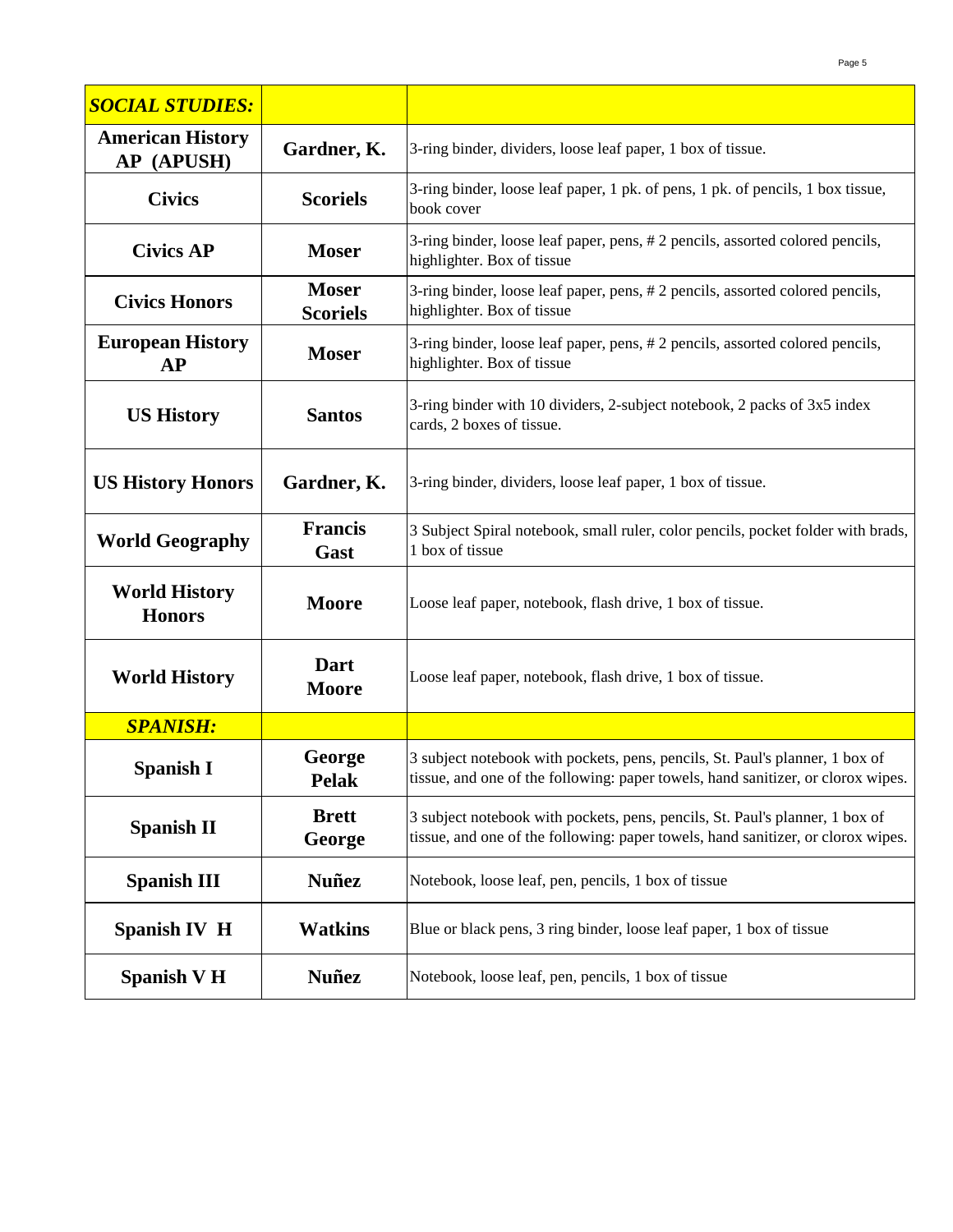| <b>ELECTIVES:</b>                                                |                  |                                                                                                                                                                                                                                                                                                                                                                                                         |
|------------------------------------------------------------------|------------------|---------------------------------------------------------------------------------------------------------------------------------------------------------------------------------------------------------------------------------------------------------------------------------------------------------------------------------------------------------------------------------------------------------|
| <b>AFJROTC</b>                                                   | <b>East</b>      | <b>Supplies Furnished</b>                                                                                                                                                                                                                                                                                                                                                                               |
| <b>Athletic Training</b>                                         | <b>Stipe</b>     | Notebook, pocket folder with brads, pens, pencils, 1 box of tissue, Lysol<br>wipes (further training supplies to be discussed in class).                                                                                                                                                                                                                                                                |
| <b>Biomedical Science</b><br>I                                   | Carambat         | Black and red pens, pencils, loose leaf paper, folder with pockets, scientific<br>calculator, and flash drive, 1 box of tissue.                                                                                                                                                                                                                                                                         |
| <b>Biomedical Science</b><br>$\mathbf{I}$                        | <b>Pfalzgraf</b> | Black and red pens, pencils, loose leaf paper, folder with pockets, scientific<br>calculator, and flash drive, 1 box of tissue.                                                                                                                                                                                                                                                                         |
| <b>Biomedical Science</b><br>Ш                                   | <b>Stipe</b>     | Black and red pens, pencils, loose leaf paper, folder with pockets, scientific<br>calculator, flash drive, 1 box of tissue.                                                                                                                                                                                                                                                                             |
| <b>Biomedical Science</b><br>IV                                  | <b>Stipe</b>     | Black and red pens, pencils, loose leaf paper, folder with pockets, scientific<br>calculator, flash drive, 1 box of tissue.                                                                                                                                                                                                                                                                             |
| <b>Business I</b>                                                | Gast             | 3-ring binder with 10 dividers, 2-subject notebook, 2 packs of 3x5 index<br>cards, hand sanitizer, 1 box of tissue                                                                                                                                                                                                                                                                                      |
| <b>Business I</b>                                                | Logarbo          | 3 - Ring Binder, Loose Leaf Paper, Flash Drive, Highlighter, Pens & Pencils,<br>1 Box of Tissue.                                                                                                                                                                                                                                                                                                        |
| <b>Civil Engineering</b><br>and Architecture<br><b>PLTW CSSE</b> | Peak             | Civil Eng. and Architecture: To bring to class daily: 2GB (or larger) jump<br>drive, mechanical pencils, 6 inch metal ruler with non-skid backing (available<br>at Office Depot), white vinyl erasers (Staedtler brand or similar, available at<br>Office Depot) To bring to class during first week: 2 repositionable glue sticks,<br>alle sootab tang 1 noix saissars 1 hay of tissue 1 manile folder |
| <b>Creative Writing</b>                                          | <b>Guillory</b>  | Notebook, pens & pencils, 1 box of tissue.                                                                                                                                                                                                                                                                                                                                                              |
| Criminology                                                      | <b>Allen</b>     | 3-Ring binder, 5 dividers, loose leaf paper, black pens, pencils, colored<br>pencils, box of tissue                                                                                                                                                                                                                                                                                                     |
| <b>Digital Electronics</b>                                       | <b>Richards</b>  | Notebook, pocket folder, pens, pencils, 1 box of tissue.                                                                                                                                                                                                                                                                                                                                                |
| <b>Economics</b>                                                 | Logarbo          | 3 - Ring Binder, Loose Leaf Paper, Flash Drive, Highlighter, Pens & Pencils,<br>1 Box of Tissue.                                                                                                                                                                                                                                                                                                        |
| <b>Engineering I</b><br><b>PLTWIED</b>                           | <b>LaGraize</b>  | Folder with Pockets and Brads, Box of Mechanical Pencils, Scientific<br>Calculator and Box of tissue.                                                                                                                                                                                                                                                                                                   |
| <b>Engineering II</b>                                            | Pichon           | Folder with Pockets and Brads, Box of Mechanical Pencils, Scientific<br>Calculator and Box of tissue.                                                                                                                                                                                                                                                                                                   |